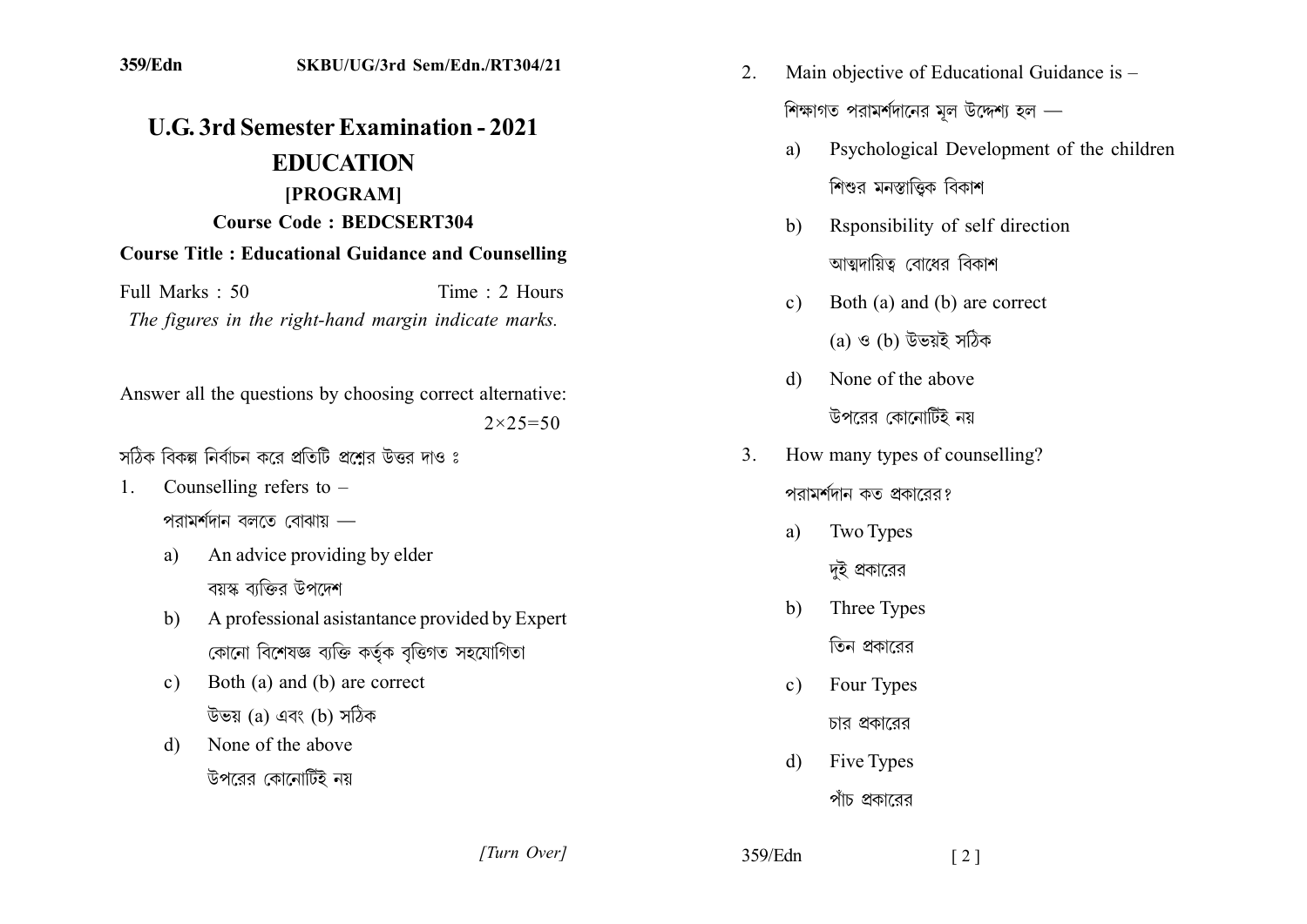- Empathy is  $-$ 4. সহানুভূতি হল  $$ 
	- a) Counselling process পরামর্শদান প্রক্রিয়া
	- Guidance process  $b)$ নিৰ্দেশনাদান প্ৰক্ৰিয়া
	- None of the above  $c)$ উপরের কোনটিই নয়
	- Both  $(a)$  and  $(b)$  $d)$ উভয়ই  $(a)$  ও  $(b)$
- $5<sub>1</sub>$ Full form of SWOT -
	- Strengths, weaknesses, opportunities and a) threats analysis

শক্তি, দুর্বলতা, সুযোগ এবং সমস্যা বিশ্লেষণ

 $\begin{bmatrix} 3 \end{bmatrix}$ 

- Strength, weaknessess opinion and thought  $b)$ শক্তি, দূর্বলতা, মতামত এবং চিন্তা
- None of the above  $c)$ উপরের কোনটিই নয়
- (a) and (b) are right  $\mathbf{d}$ (a) ও (b) উভয়ই সঠিক
- The full form of I.O.  $6<sub>1</sub>$ 
	- $I.Q.$  এর সম্পূর্ণ নাম —
	- $a)$ Intelligence Quotient বদ্ধির মাত্রা
	- Intelligence Question  $b)$ বৌদ্ধিক প্ৰশ্ন
	- Intellectual Ouotient  $c)$ বৌদ্ধিক মাত্ৰা
	- None of the above  $\mathbf{d}$ উপরের কোনোটিই নয়
- Which is not a principle of Guidance?  $7_{\scriptscriptstyle{\ddots}}$ কোনটি নির্দেশনার নীতি নয়?
	- Principle of Freedom a) স্বাধীনতার নীতি
	- Principle of Individual difference  $b)$ ব্যক্তিস্বাতন্ত্রের নীতি

 $[4]$ 

- Principle of needs  $c)$ চাহিদার নীতি
- $\mathbf{d}$ Principle of adaptation অভিযোজন এর নীতি

[Turn Over]

359/Edn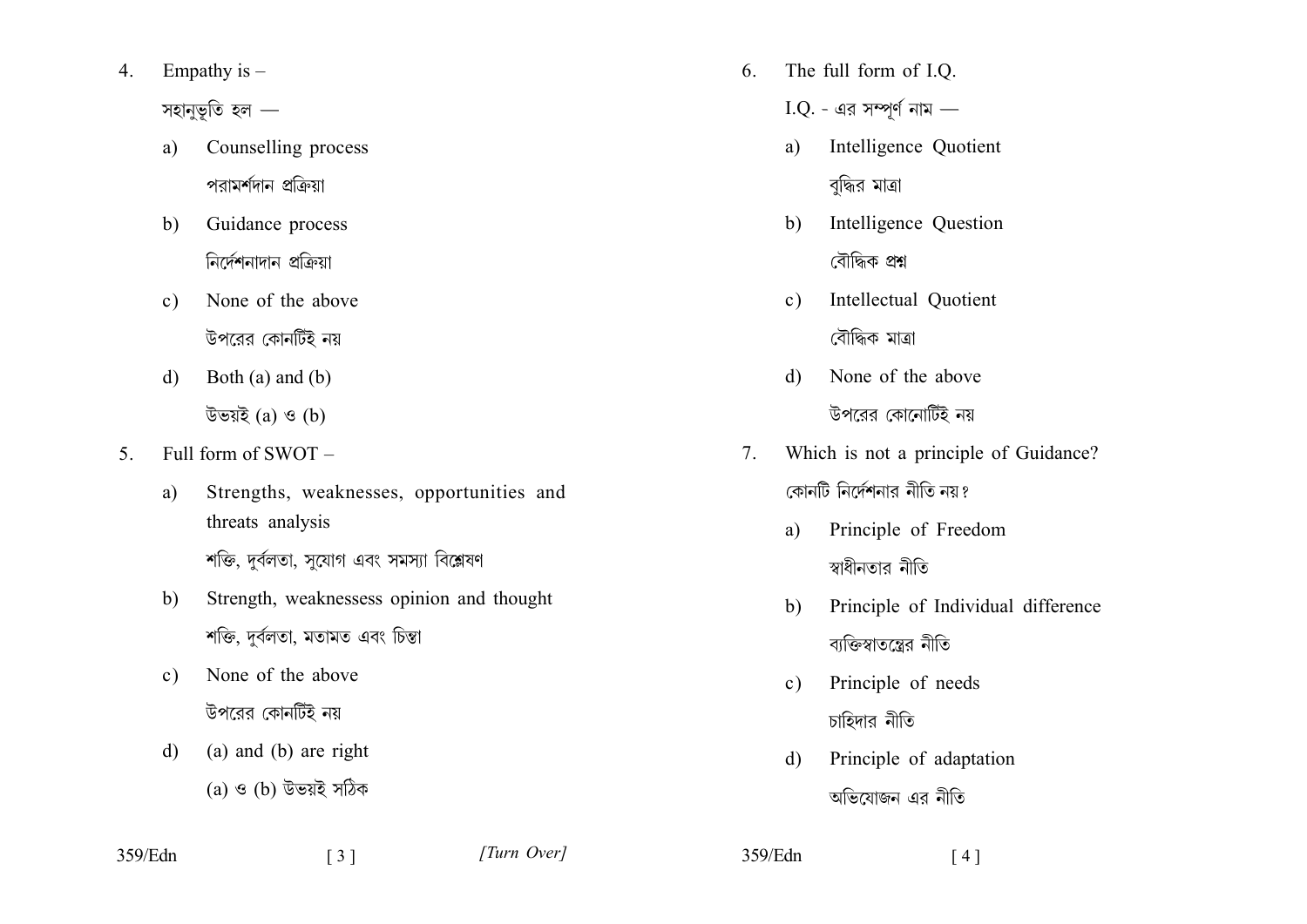- 8. The word 'guidance' comes from the word  $-$ 
	- To Guide a) নিৰ্দেশনা
	- To Counselling  $b)$ পরামর্শদান
	- $c)$ (a) and (b) are correct উভয়ই  $(a)$  ও  $(b)$  সঠিক
	- $d)$ None of the above উপরের কোনোটিই নয়
- Guidance is \_ process.  $9<sub>1</sub>$ निর্দেশনা হল  $\rule{1em}{0.15mm}$  প্রক্রিয়া।
	- a) Dynamic process বিবর্তনশীল প্রক্রিয়া
	- Continuous process  $b)$ নিরবচ্ছিন্ন প্রক্রিয়া
	- Static process  $\mathbf{c})$ স্থিতিশীল প্ৰক্ৰিয়া
	- None of the above  $\mathbf{d}$ উপরের কোনোটিই নয়
- 10. The principle of Individual difference is ব্যক্তিতান্ত্ৰিক নীতিটি হল  $$ 
	- a) Principle of guidance নির্দেশনাদানের নীতি
	- b) Principle of counselling পরামর্শদানের নীতি
	- c) Both (a) and (b) are correct উভয় (a) এবং (b) সঠিক
	- None of the above  $\mathbf{d}$ উপরের কোনোটিই নয়
- 11. According to J.M.Brewer Guidance is Type. J.M.Brewer এর মতে নির্দেশনা প্রকার।
	- $Nine($ নয়) a)
	- b) Ten  $(\overline{y}$
	- Four  $(\overline{d}, \overline{d})$  $c)$
	- $Five (315)$  $\mathbf{d}$
- 12. In Methodological Perspective Types of Guidance.

পদ্ধতিগত দিক থেকে নির্দেশনাকে কত ভাগে ভাগ করা যায়?

- a) Two  $(\bar{q}\bar{z})$
- b) Five  $(\stackrel{\ast}{\mathcal{M}})$
- $Three (5)$  $c$ )
- Four  $(\overline{d}, \overline{d})$  $\mathbf{d}$

359/Edn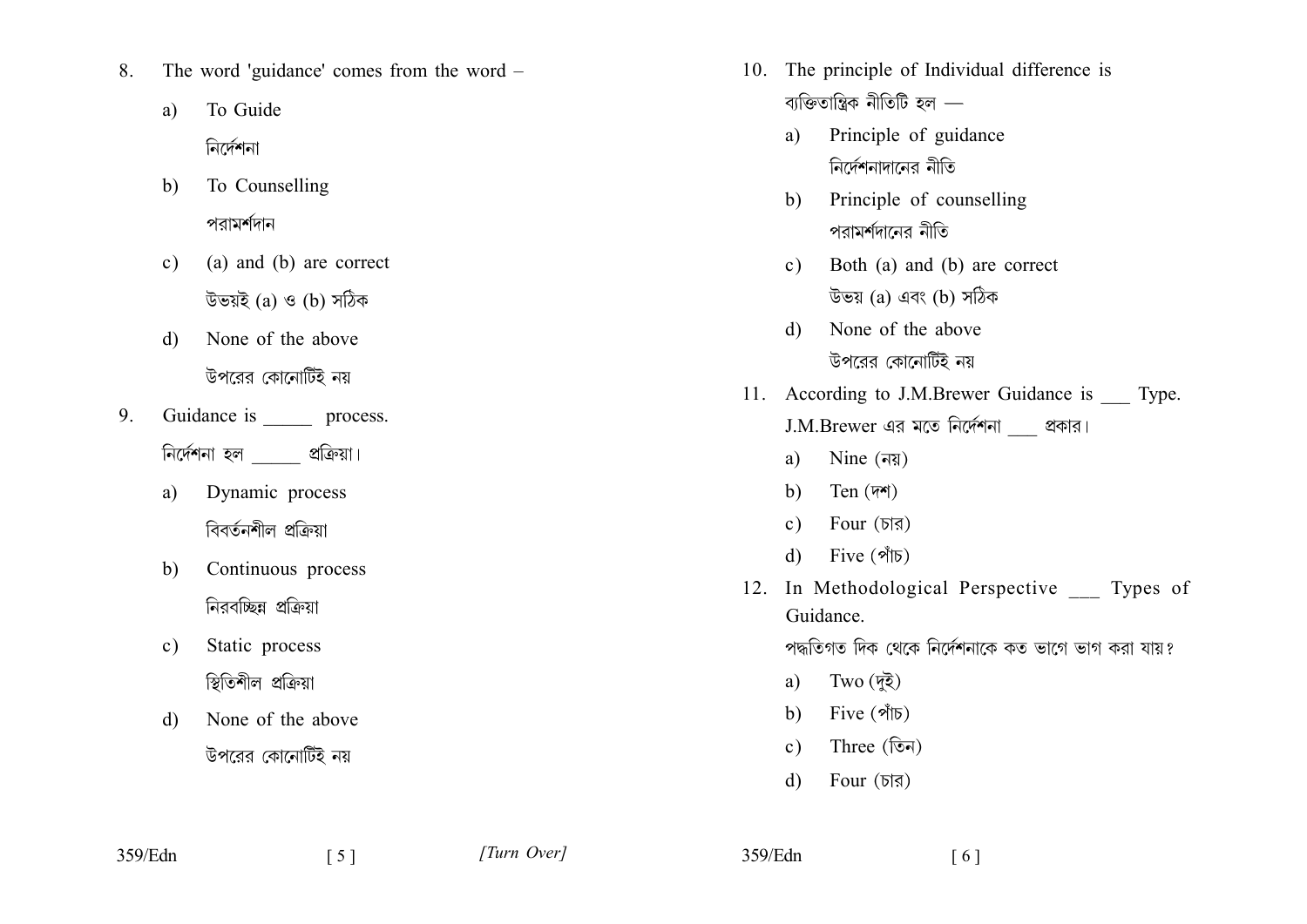- 13. How many steps of personal Guidance are there? বাক্তিগত নির্দেশনায় স্তর কত প্রকারের?
	- $Five (M5)$ a)
	- Four  $(\overline{d} \overline{d})$ b)
	- Three  $(\widehat{\mathbb{G}})$  $c)$
	- $Two($ দই)  $\mathbf{d}$
- 14. Who define Group Guidance as any group activity? কে দলগত নির্দেশনাদানকে এক প্রকারের দলগত কার্যাবলী বলে সংজ্ঞায়িত করেন?
	- William (উইলিয়াম) a)
	- Jones (জোন্স)  $h$ )
	- Taylor (টেলর)  $c)$
	- $Crow(Gri)$  $\mathbf{d}$
- 15 What is the full form of VIT?  $V.I.T$  এর সম্পূর্ণ নাম কী?
	- Verbal Intelligence Test a) ভাষাভিত্তিক বদ্ধির অভীক্ষা
	- Vocal Intelligence Test  $b)$ ভোকাল বদ্ধির অভীক্ষা
	- Voice Treatment Technique  $c)$ ভাষা চিকিৎসার পদ্ধতি
	- None of the above  $\mathbf{d}$ উপরের কোনোটিই নয়
- 359/Edn

16. At Secondary stage of schooling students need guidance.

মাধ্যমিক স্তরে শিক্ষার্থীদের নির্দেশনায় প্রয়োজন হয়।

- For future planning a) ভবিষাৎ পরিকল্পনার জন্য
- For planning a change of school  $b)$ বিদ্যালয় পরিবর্তনের পরিকল্পনার জন্য
- For planning a Job  $c)$ বৃত্তির পরিকল্পনার জন্য
- None of the above d) উপরের কোনোটিই নয়
- 17. The term Emotional intelligence is given by-'প্ৰাক্ষোভিক বদ্ধি' শব্দটি দিয়েছেন
	- Danial Goleman a)
	- $b)$ Piaget
	- A.I Jones  $c)$
	- Care Rogers d)
- 18. Which type of counselling cannot be utilized in Institutions such as the school? কোন ধরনের নির্দেশনা বিদ্যালয়ে প্রয়োগ করা হয় না?
	- Directive (থতাক্ষ) a)
	- Non-directive (পরোক্ষ)  $h$
	- Eclectic (উভয়মূখী)  $c)$
	- None of these (কোনোটিই নয়)  $\mathbf{d}$
- 359/Edn  $\lceil 8 \rceil$